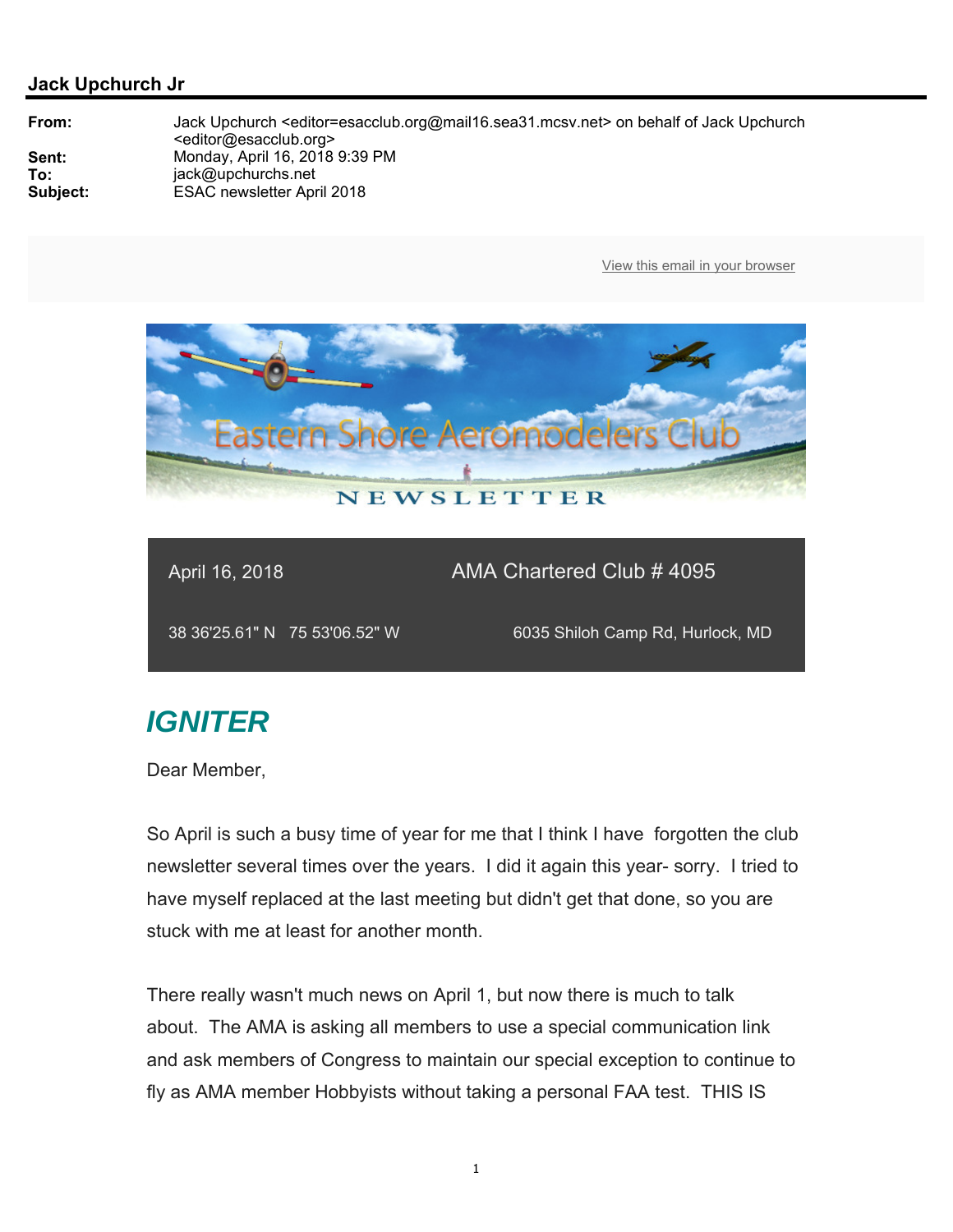### IMPORTANT !

And, the club has an Invitational Jet Rally coming up in less than two weeks on April 28 weather permitting. Please make note of it and come support the club.

With the weather starting to change, it won't be long until the routine will be flying at the field each week.

Until then,

Jack

FROM AMA Today:

Dear AMA club leaders,

Most of you have probably read our recent letter to AMA members, requesting help to protect the Special Rule for Model Aircraft (Section 336). We are requesting our clubs' assistance to reach as many model aircraft enthusiasts as possible and amplify our message.

Congress has begun drafting language to address Section 336. During this process, some are asking for the repeal of Section 336 – which has allowed AMA to manage our members and fly safely and responsibly, as we have for over 80 years. Losing the Special Rule would be an enormous burden for our hobby.

There are currently two paths to fly legally in the U.S. – either under Section 336 or under the FAA's Small UAS Rule (Part 107). If Section 336 is repealed,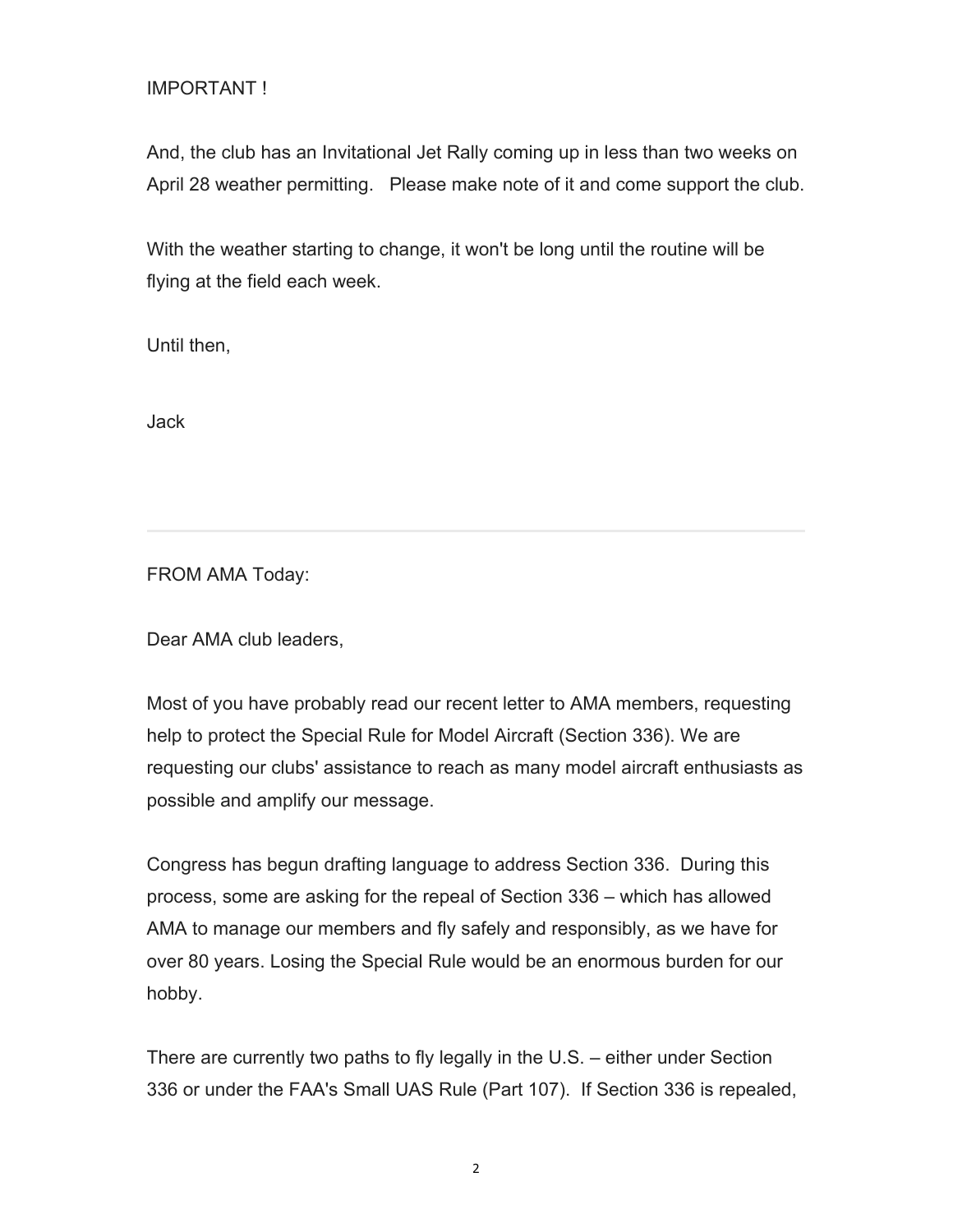everyone will have to take an in person test, pay for a remote pilot's certificate, and fly under Part 107 rules. Under Part 107, an individual must be at least 16 years of age to obtain the remote pilot's certificate, so this path leaves AMA's 50,000 youth members unable to fly.

This is a critical moment to let your elected representatives know the importance of Section 336 to education, innovation, and hobbyists. You can help by doing the following:

- 1. Share AMA's Facebook and Twitter posts to contact their legislators.
- 2. Forward this email (or the original email request) to your club member list, in case our membership records do not contain a person's most current email address or as a reminder to those that have not yet contacted their representatives.
- 3. Mention this campaign at the flying site and during your next meeting to your members that may not utilize email or social media.

Please ask everyone to click here to send a letter to your elected representatives in support of the Special Rule for Model Aircraft. In addition to sending a letter, you will also have an opportunity to call your representatives. We encourage everyone to take the time for this as well.

We need your help to demonstrate the value of the Special Rule for Model Aircraft for our community and future generations of hobbyists. We appreciate your assistance in protecting Section 336 and promoting the safe integration of model aircraft into the national airspace system.

Sincerely, AMA Government Affairs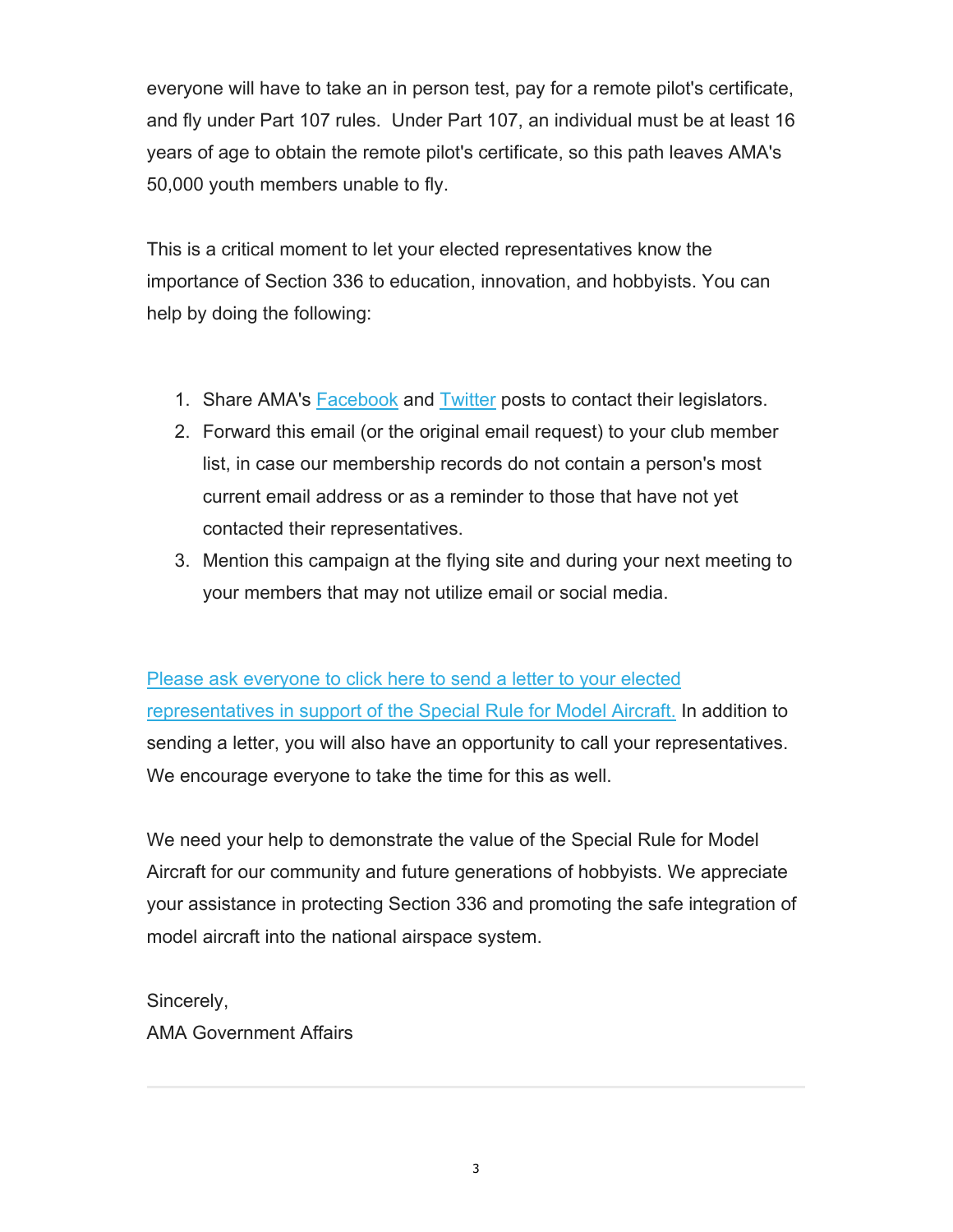# **Jet Rally Invitational to be held Saturday, April 28 at the field in Hurlock**

Flying will commence at 9am and lunch will be offered for sale to spectators and non-flying members.

The club has invited 18 jet pilots from all over the East Coast and we expect some spectacular jets to be on display and demonstrating what fast flying is all about.

Members are encouraged to bring family and friends to watch. Food will be available at noon.

## A Meeting was called to order on . . .

March 14, 2018 at the Train Station at 7pm. The treasurer reported \$7,906.16 in savings and \$1,155.96 in checking. We had 16 members present. A new member, Kelly Williams was welcomed into the club.

The Jet rally planning is coming along with 14 of the 18 jet pilots invited indicating plans to show up.

IMAC and Jim Coll sanctions have been secured. Matt asked for a trophy list asap for all events needing trophies.

The AMA has issued a reminder about drone flying rules which all members are encouraged to be familiar with. AMA members may legally fly at AMA fields with line of sight control. Nobody flies drones inside the DC SFRA no matter what.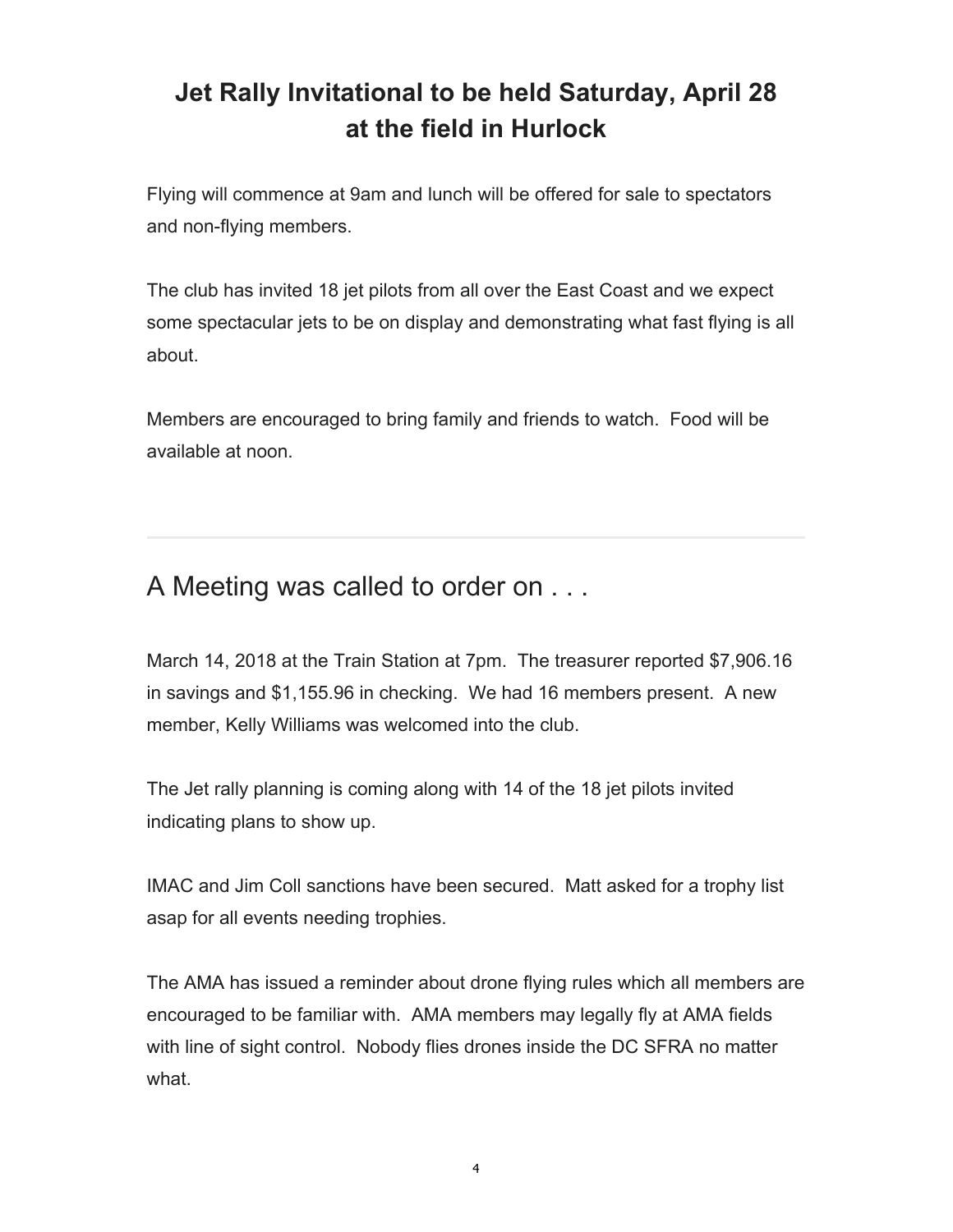The club revised Bylaws were reviewed and a suggestion to exempt antique engines from the muffler requirement was offered and accepted by the group. A formal vote will be taken at the April club meeting.

The meeting was called to a close at 7:27 pm

## **The Official 2018 Club Calendar- Check the website for more up to the minute schedule changes.**

- April 11 Club Meeting at the Train Station 7pm
- April 28 Jet Rally
- May 5 -- rain date Jet Rally
- May 9 Club Meeting at the Train Station 7pm
	- June 13 Club Meeting at the FIELD 7pm
		- June 16 & 17 IMAC
- July 11 Club Meeting at the FIELD 7pm
- August 8 Club Meeting at the FIELD 7pm
- August 11 & 12 Jim Coll Stunt Contest
	- August 18 & 19 IMAC
	- September 12 Club Meeting at the FIELD 7pm
- October 10 Club Meeting at the Train Station 7pm
- November 14 Club meeting at the Train Station 7pm
	- December 12 Christmas Party Meeting 7pm — at the Train Station - potluck